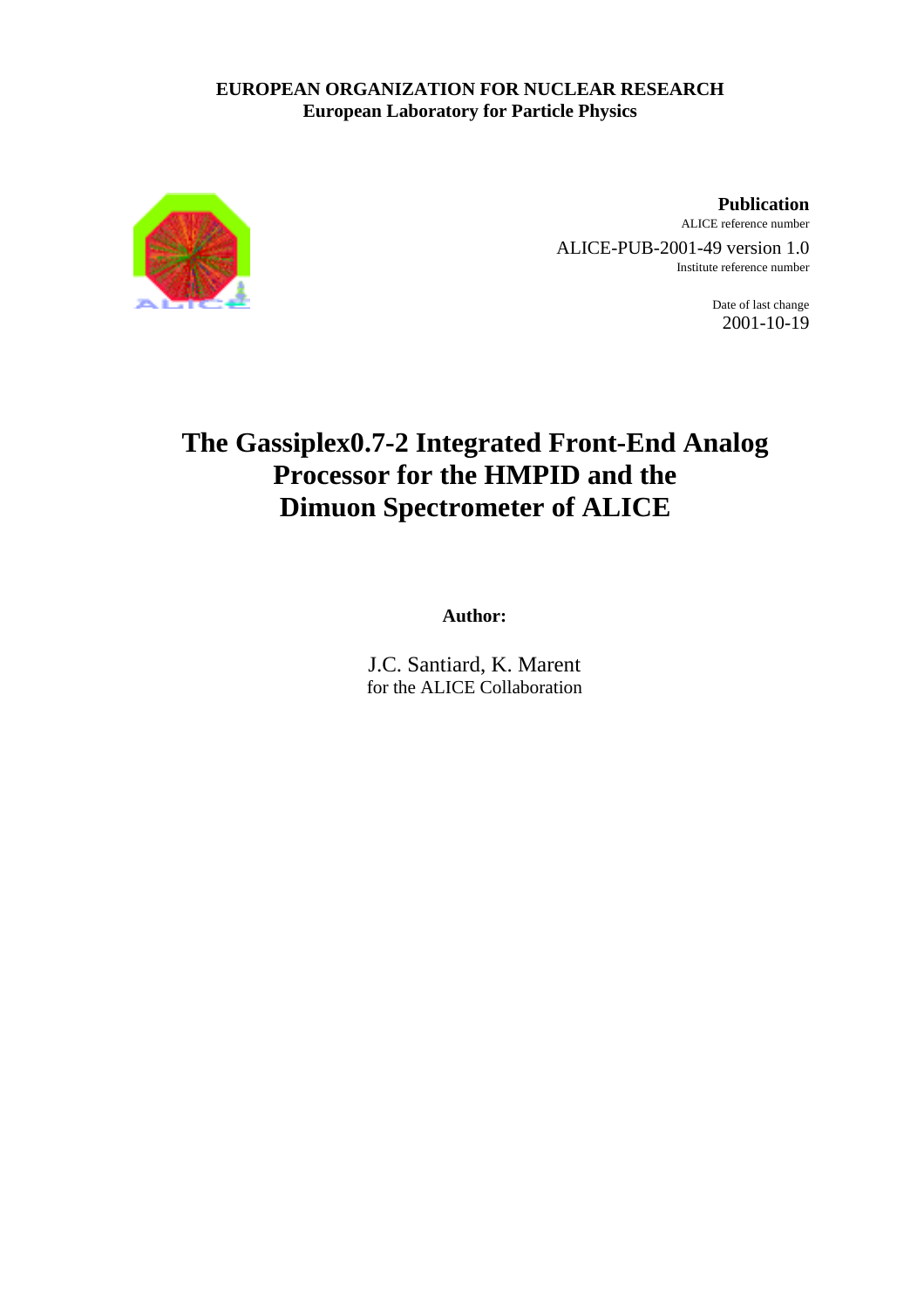# **THE GASSIPLEX0.7-2 INTEGRATED FRONT-END ANALOG PROCESSOR FOR THE HMPID AND THE DIMUON SPECTROMETER OF ALICE**

J.C. Santiard, CERN, Geneva, Switzerland (Jean-Claude.Santiard@cern.ch) K. Marent, IMEC vzw, 3001 Leuven, Belgium (marentk@imec.be)

# **ABSTRACT**

The most recent member of the Gasplex family of ASICs has been designed in a 0.7 µm n-well CMOS process to meet specifications for the ALICE applications: 500 fC linear dynamic range and a peaking time of 1.2 µs. Its internal circuitry is optimized for the readout of gaseous detectors. A dedicated filter compensates the long hyperbolic signal tail produced by the slow drift of the ions and allows the shaper to achieve perfect return to the base line after 5 µs. Measurement of fabricated chips showed a noise performance of  $530 e^-$  rms at  $0 pF$  external input capacitance and 1.2 µs peaking-time, with a noise slope of  $11.2 e^-$  rms/pF. The gain is 3.6 mv/fC over a linear dynamic range of 560 fC.

# **1. INTRODUCTION**

Since the AMPLEX[1], the benefit of using multiplexed analog integrated circuits as front-end for the readout of gaseous detectors, has been widely proved. Its main feature was to use the peaking time of the shaped signal as a delay, allowing an external trigger to memorise the information by a Track-and-Hold circuit. Based on the same technique, the GASPLEX[2] was the first monolithic circuit for which the pulse shaping was adapted to the special signal of gaseous detectors. A simplified version of the GASPLEX, the GASSIPLEX1.5, manufactured with a volume production of 60 wafers, has a simpler logic I/O levels with the same functionality and internal shaping.

The more recent version presented in this paper, the GASSIPLEX0.7-2, has been designed in a 0.7  $\mu$ m nwell CMOS technology with a peaking time of 1.2µs and an extended dynamic range of 500 fC. The analog circuitry follows the same principle as the GASPLEX: a Charge Sensitive Amplifier (CSA) with a long decaytime in order to collect the largest part of the detector signal.

After the CSA, a deconvolution filter compensates the logarithmic shape of the charge signal and provides the shaper with a quasi-step function with one pole given by the Rf.Cf time constant of the CSA.

The shaper provides a Semi-Gaussian signal with a 1.2µs peaking-time and a return to the baseline better than 1% after 5µs. A track-and-hold circuit stores the analog information at the peaking time and finally the 16 channels are multiplexed to one output.

The Gassiplex0.7-2 also provides an individual channel calibration with a precision better than 1.5%.

# **2. CIRCUIT DESCRIPTION**

The Gassiplex0.7-2 is a 16-channel low noise signal processor. It has been developed to fit the requirements of two ALICE detectors: the HMPID[3] which uses the Ring Imaging Cerenkov (RICH) technique and the dimuon spectrometer[4].

Both detectors utilise Multiwire Proportional Chambers with cathode pad or cathode strip readout.

In gaseous detectors, the ion cloud released by the avalanche around the anode wires induces current as long as it drifts in the electric field from the anode to the cathode. The charge close to the anode can be approximated by the expression  $q(t) = Q_0 A ln(1+t/t_0)$ and the current by  $i(t) = I_0B/(1+t/t_0)$ , where  $Q_0$  is the total ionic charge and  $A$ ,  $B$  and  $t_0$  are constants depending on the detector geometry and the electric field.

The following diagrams show the different blocks of the channel circuitry: CSA, deconvolver and shaper.

The CSA is made of two main parts: a folded cascode stage and an active feedback resistor. The input transistor is a p-channel with a W/L of 4000; coupled with the folded transistor it allows to work with a large range of detector capacitance, and exhibits good performances at relatively low power budget.

The feedback resistor has been implemented with a 50kΩ high ohmic silicon layer, followed by a current divider of 400; coupled with the feedback capacitance, it results in a decay-time constant of 20µs.

After the CSA, a deconvolution filter has been implemented to compensate the long tail resulting from the ions drift. The detector can be modelled as a linear system with an impulse response  $h(t) = U(t)/(t_0+t)$ stimulated by a Dirac pulse i.(t) =  $Q_0\delta(t)$ , U(t) being a step function. To perform the deconvolution, the transfer function of the deconvolver G(s) should be the exact inverse of the transfer function of the detector H(s), namely  $G(s) = H(s)^{-1}$ , where H(s) is the Laplace transform of h(t).

The charge given by the detector is approximated by the sum of three weighted exponentials [5]. Each exponential is modelled by a pole (OTA1, OTA2)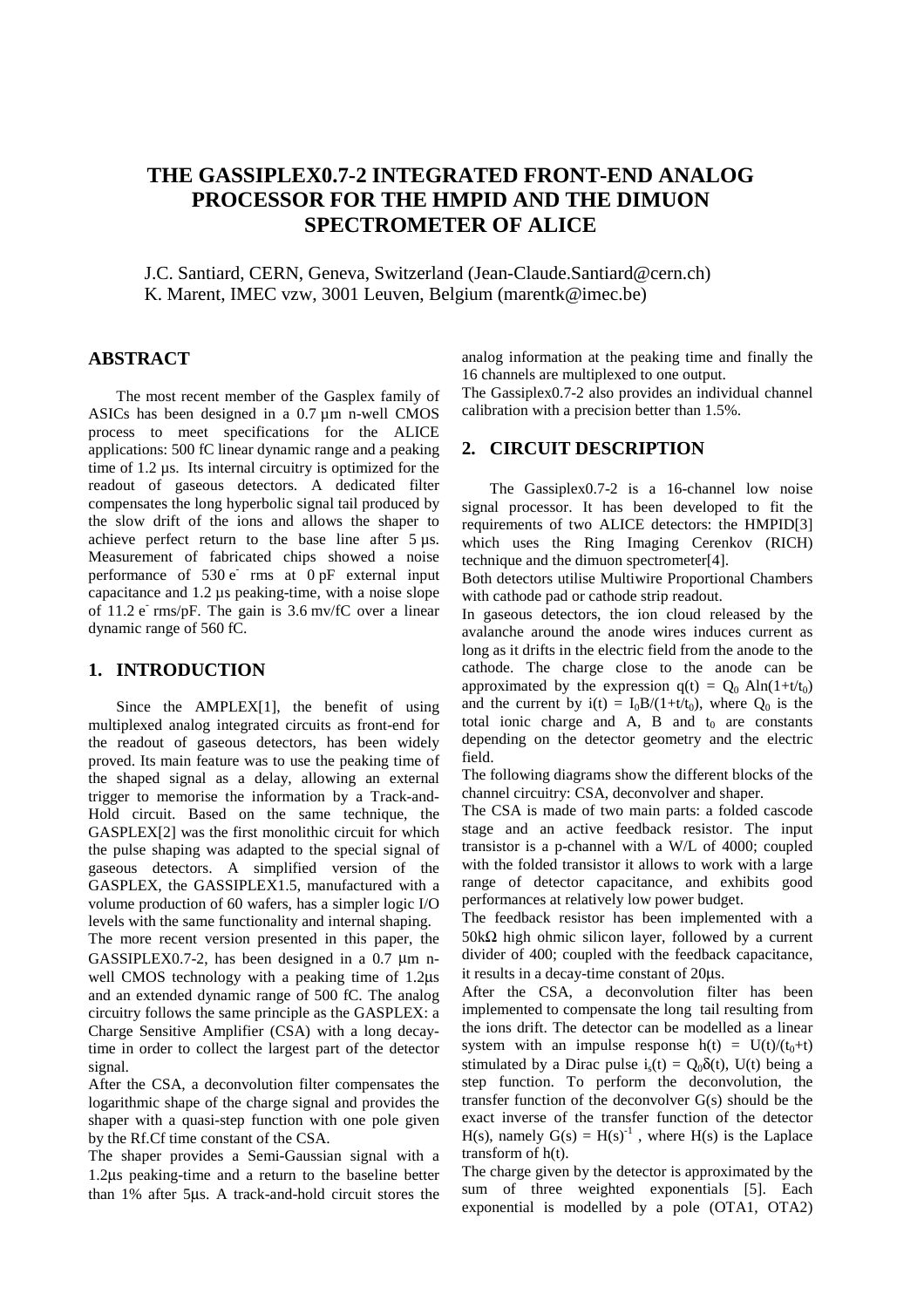placed in the feedback of a summing amplifier (SUM\_OTA) to implement the inverse transformation:  $G(s) = Vout/Vin = A/(1+\beta A);$  for A large  $G(s) \sim 1/\beta$ and  $\beta = K_1/(1+sT_1) + K_2/(1+sT_2) + K_3/(1+sT_3)$ . Notice that the third exponential is internal at SUM\_OTA. After deconvolution the filter output looks like a step function with one pole given by the Rf.Cf decay-time constant of the CSA. It allows the shaper to maintain a stable and precise return to the base line.



Fig 1: CSA and Filter blocks

The shaper circuit shown in fig. 2 has an original feature: from the output of the filter two different integrating paths are compared at the inputs of an amplifier (OTA4); it results in a Semi-Gaussian shape and thereby eliminates the usual differentiation capacitor.

Owing to the pole given by the time-constant of the CSA (Rf.Cf), it is necessary to introduce a zero in the transfer function of the shaper. This is done on the output of OTA5 with an active resistor Rp/z. The cancellation occurs when the two time-constants are equal: thus,  $Rp/z = Rf.Cf/C5$ , C5 being 9 pF gives  $Rp/z$  $= 2.22$  M $\Omega$ . This resistor is equivalent to the feedback resistor of the CSA and shares the same biasing.



Fig 2: Shaper block

Fig. 3 shows the signals at different points of the circuit: at the outputs of the CSA, Filter and Shaper.<br>Transient Response



In addition, the Gassiplex07-2 provides individual channel calibration. Each channel has a 1pF-injection capacitor coupled to an analog switch activated by a shift register. The accuracy of the calibration circuit reflects the fact that capacitances are the most accurate elements in a CMOS process.

This calibration input multiplexer as well as the output multiplexer provide a Clock-out output which can be used to daisy-chain several chips (four in the Alice case), the analog output being common. The Clock-out of a chip is equal to the Clock-in minus the 16 clocks that perform the readout of the chip.

Finally another important feature is the possibility to switch-off the deconvolution filter in case of using a Silicon detector. Notice that if the detector leakage current is bigger than 1nA, a coupling capacitor is needed between the inputs of the Gassiplex07-2 and the detector.

#### **3. MEASUREMENTS RESULTS**

Measurements have been done on several chips coming from two wafers; the results were slightly different, but not distinguished in the measurements presented here.

#### *3.1 Noise versus input capacitance*

The noise measurements (fig. 4) have been performed at a power consumption of 8mW/channel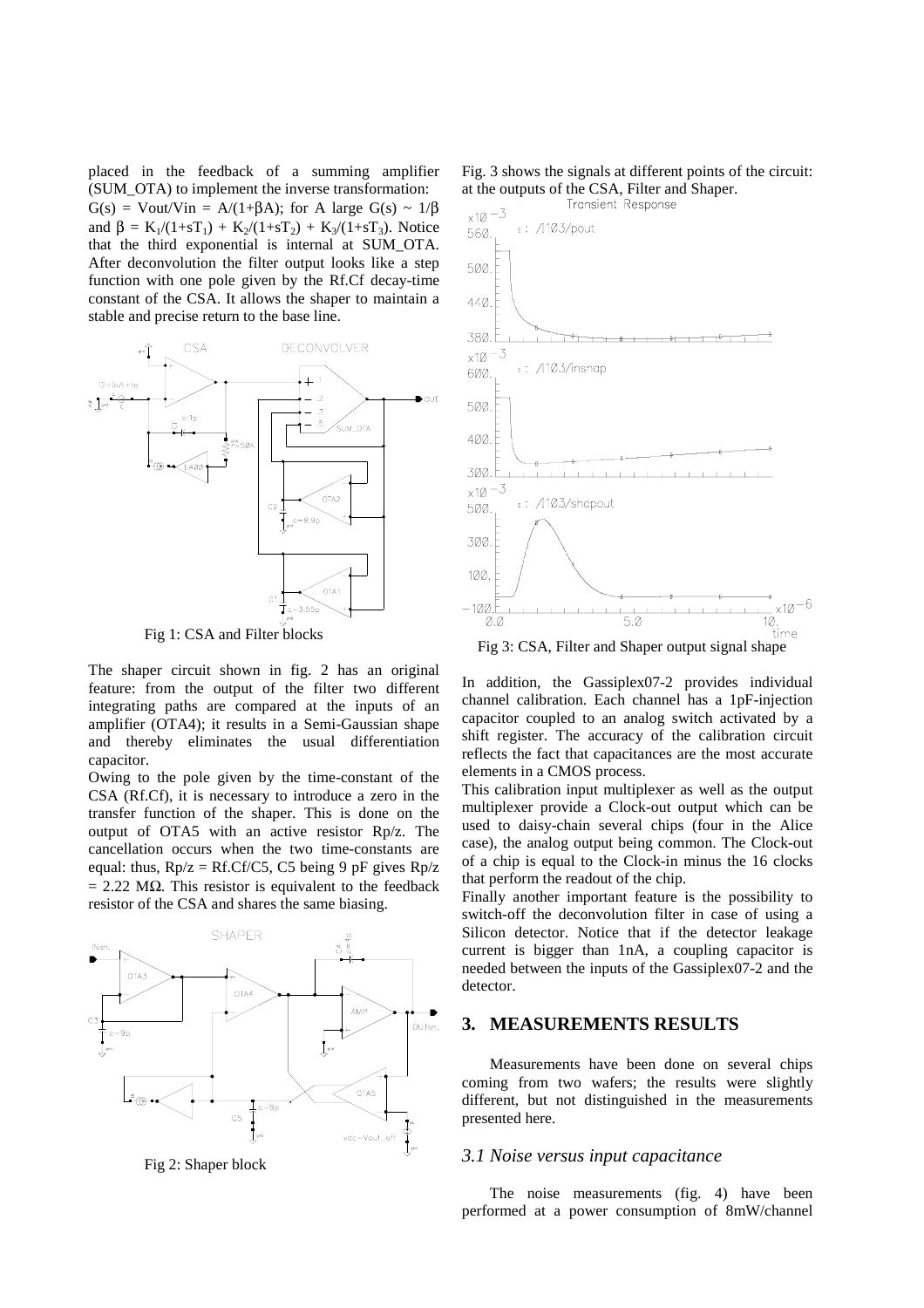with 350  $\mu$ A drawn by the input transistor and a peaking time of 1.2 µs. It resulted in a noise slope of 11.2 e<sup>-</sup> rms and a residual noise of 470 e<sup>-</sup> rms.



Fig 4: Noise versus input capacitance

#### *3.2 Gain non-uniformity*

The sensitivity (fig. 5) has been measured on 10 chips coming from 2 wafers; for these 160 channels, the gain has showed a rms spread of 0.05 mV/fC, which is 1.36% of the mean value (3.675 mV/fC).



Fig 5: 160 channels gain spread

### *3.3 Dynamic range and linearity*

The HMPID detector and the muon spectrometer need different characteristics of electronic circuitry amplification. The first one needs low noise and high sensitivity to be able to detect single photon emission; the second one requires low noise and large dynamic range to achieve precise measurements, for the localisation of the muon track.



Fig. 6: Linearity

The full dynamic range shown in fig. 6 is 2 V for an input signal of 560 fC. The non-linearity errors (fig. 7) are of the order of  $\pm 2$  fC from 0 to 530 fC.

The negative range is limited to  $-1.1$  V, namely 300 fC.



Fig. 7: Non-linearity errors

### *3.4 Pedestal distribution*

Design parameter spread, essentially threshold voltage, causes pedestal variations of the 16 channels in a chip and between chip. On 10 chips (fig. 7), coming from 2 wafers, we have measured a difference of 6 mV between the average values of pedestals; while the rms value of the pedestal spread on 160 channels is 13.5 mV.

For a maximum output voltage of 2 V, the aim has been to achieve at the same time the low noise and the largest dynamic range. The target characteristics correspond to the use of a 12-bit ADC.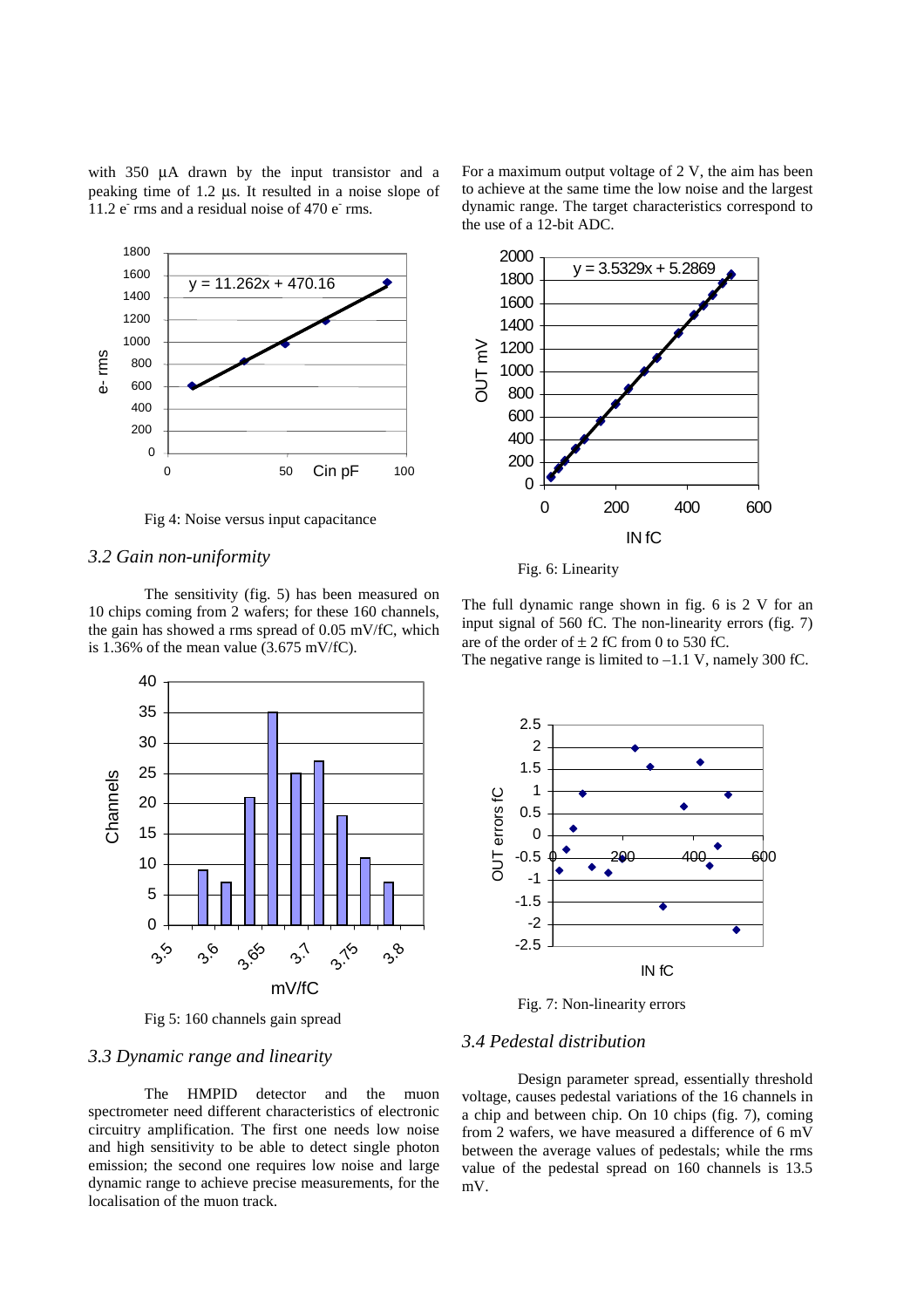

Fig 8: Pedestal distribution

# *3.5 Calibration*

An analog multiplexer allows calibration of the chip channel per channel, through analog switches and individual 1 pF capacitors. However a parasitic injection, coming from the external circuitry, is added to the calibration signal. Figure 9 shows this parasitic effect with a 40 mV calibration input signal. Channel 1 and 2 are affected by this effect, while channel 14 reflects a layout defect.



Fig 9: Parasitic injection

After having measured this effect, it is possible to know the relative accuracy of the gain. Figure 10 shows the results: the diamond points are the measured gain for a direct channel to channel injection through an external capacitance, the triangle points are the gain measured through the calibration input including the parasitic effect and the square points are the gain when the parasitic is deducted. One can see the good reproducibility of the internal 1 pF capacitors.

The difference between direct signal injection and calibration signal injection is due to the discrepancy in the values of the external and internal capacitors.



Fig. 10: Calibration

### *3.6 Peaking time adjustment*

The peaking time can be adjusted from 1.1  $\mu$ s to 1.3 µs by modifying the bias current of the shaper. With a value of 34  $\mu$ A, the peaking time is 1.2  $\mu$ s.

#### *3.7 Silicon mode*

An external DC level can switch off the deconvolution filter. In this case the Gassiplex07-2 can be connected directly to a Silicon detector if its leakage current is smaller than 1 nA, or through a capacitor if the current is bigger.

The gain is reduced to 2.2 mV/fC and the dynamic range increased to 900 fC. Noise and linearity are not affected.

# *3.8 Radiation tolerance*

An irradiation test has been made on one chip, using a Xray beam. The exposure was by step of 10 Krad up to 50 Krad; after each step measurements of pedestals, noise and power consumption have been made. All parameters increase by few %. A last step of 50 Krad caused a jump of 800 mV on the output DC level, but the chip was still working. After one week at  $100 \degree C$  in a oven, all the parameters were recovered. Further tests on several samples are planned.

#### *3.8 Pulse shaping on Gas Detector*

The circuit has been tested on a Muon cathode pad gas detector using a <sup>55</sup>Fe Xray source. One can see on fig. 11 that the return to the base line is almost perfect.